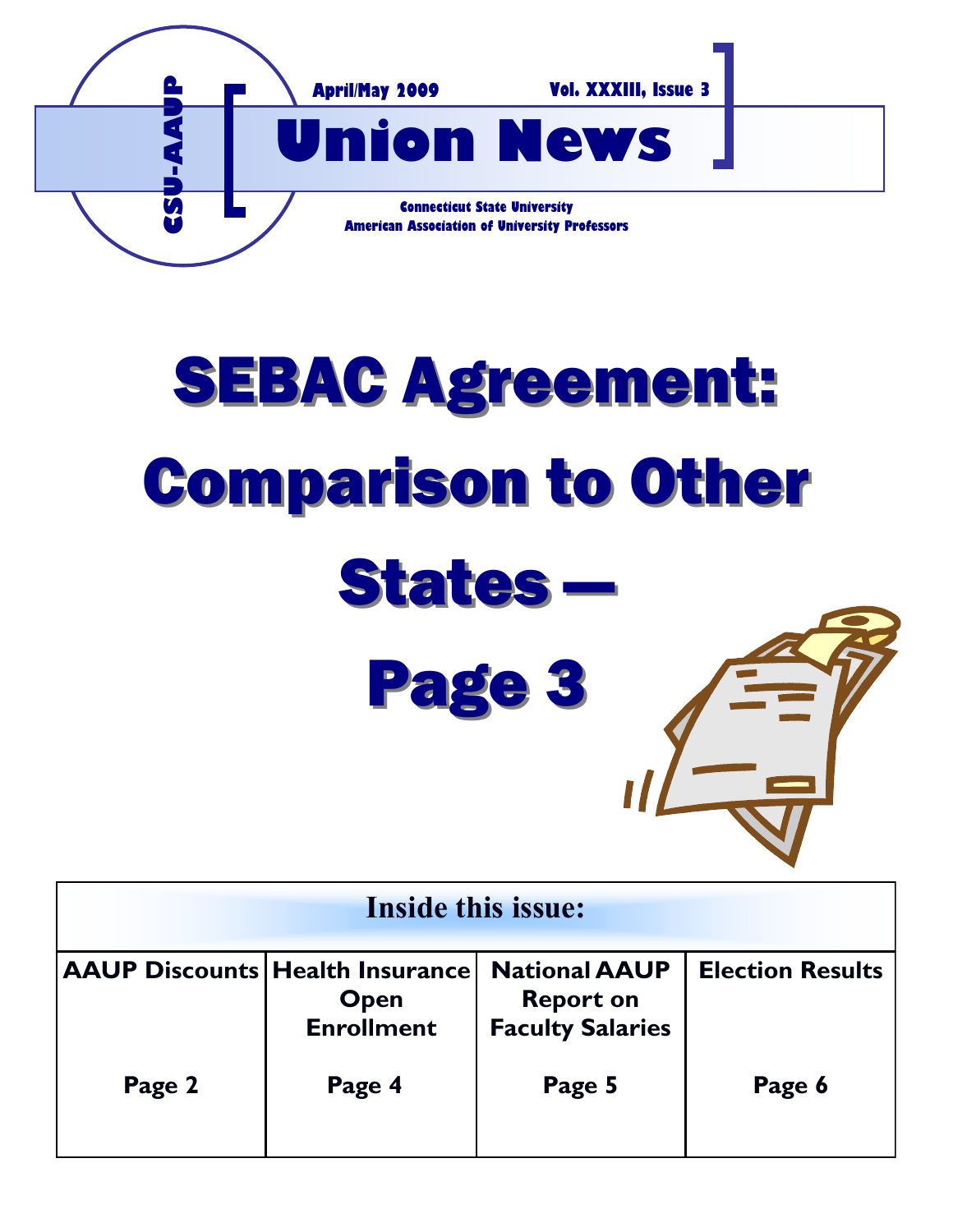## **CSU-AAUP**

# **Dates to Remember**

- **5/13:** Day classes end
- **5/14:** Reading day
- **5/15:** Board of Trustees awards promotions; Furlough Day for faculty, coaches and counselors
- **5/18-5/23**: Final exams
- **5/26:** Furlough day for librarians
- **5/31**: Board of Trustees awards tenure (August hires); Provost takes required action and informs 2nd year or later renewal candidates (August hires)
- **6/11-6/14:** National AAUP Annual Meeting/ CBC Meeting (Washington, D.C.)
- **7/23-7/26:** National AAUP Summer Institute (Macalester College, St. Paul, MN)

## *Union News*

CSU-AAUP Central Connecticut State University Marcus White Hall, Rooms 305, 307 & 310 New Britain, CT 06050 Phone (860) 832-3790 Fax (860) 832-3794 Email: aaup@ccsu.edu Website: www.ccsu.edu/aaup/csu

> Editor: Ellen Benson Bensonell@ccsu.edu

# **Planning a Trip this Summer?** Your AAUP Membership may save you some cash!

### **CAR RENTALS**

Alamo Rent-A-Car and National Car Rental provide discounts to CSU-AAUP members including up to 20% off regular prices and unlimited mileage.

### **UNIVERSAL STUDIOS**

As a Universal Orlando Fan Club member, members can take advantage of many exclusive benefits. Enjoy special admission prices and restaurant discounts at Universal Orlando, Universal Studios Hollywood and Wet "n Wild Orlando, as well as discounts on hotel room rates, merchandise, and tours.

### **ADVENTURE CLUB**

Through membership in CSU-AAUP, members are entitled to discounts off general admission to Anheuser-Busch Adventure Parks. Parks include Busch Gardens and Water Country USA in Williamsburg, VA; Busch Gardens and Adventure Island in Tampa Bay, FL; Sea World Adventure Parks in Orlando, FL, San Diego, CA, and San Antonio, TX; and Sesame Place near Philadelphia, PA. Sign up for savings at www.adventureclubonline.com and print coupons directly from a computer! Be sure to contact the AAUP office for our company code.

### **Contact your AAUP office to find out how to obtain these discounts!**

View the CSU-AAUP Annual Report online at www.ccsu.edu/aaup/csu under "Documents." If you would prefer a printed copy, please contact Ellen Benson at (860) 832-3793 or bensonell@ccsu.edu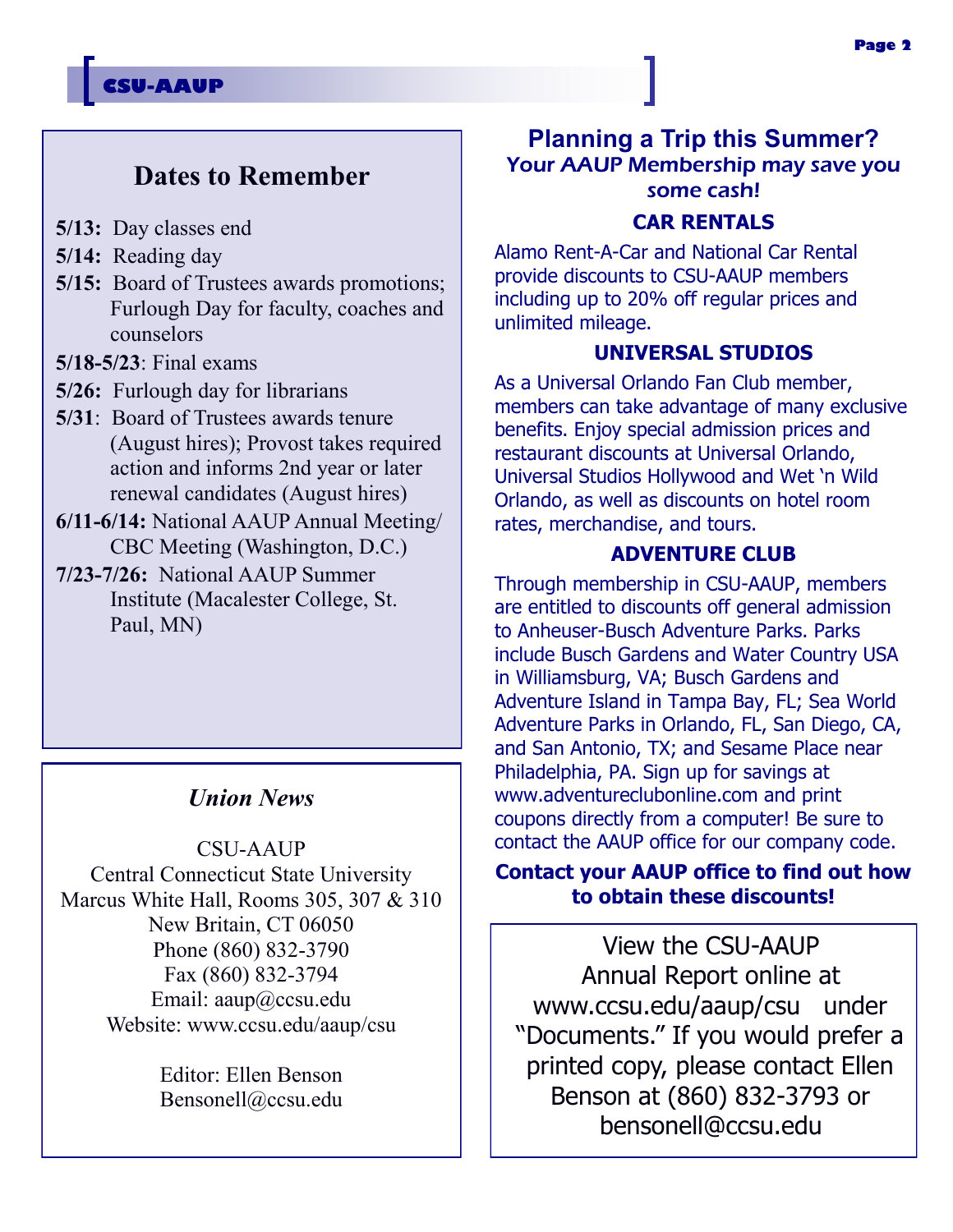# **SEBAC and State Reach Agreement; Ratified by CSU-AAUP Comparison of Our Agreement to Other States**

Eighty-two percent of those voting, approved the ratification of the 2007-2011 CSU-AAUP/BOT Contract Modification (see results on Page 6). This agreement features: (1) job security for two years for tenure-track faculty; and (2) a Retirement Incentive Program (RIP) for employees age 55 (on or before June 30, 2009) with ten years of service. The effective date of retirement shall be June 1 or July 1, 2009. Employees in the State Employees Retirement System (SERS) and the Teachers Retirement System (TRS) who opt for the RIP will receive an additional three years of service credit (employees in the Alternate Retirement Program (ARP) will receive \$6,000. Payout for sick, vacation days and the ARP incentive will be deferred; paid in 3 installments from 2012-14).

In return for these benefits, state employees conceded several things: (1) healthcare premiums will be raised by \$350/year and prescription co-pays will increase for active employees; (2) the Anthem POS Preferred plan will be closing to new participants as of  $7/1/09$ ; (3) there will be a wage freeze during the 2009-2010 year (the negotiated increases will be received, but delayed one year and our Contract will be extended one year); (4) a total of 7 furlough days must be taken by all state employees (1 this year, 3 next year, and 3 the year after, costing approximately 1.1% of your salary. Part-time faculty will not have to take furlough days.); (5) full-time employees who have five years or less of state service on July 1, 2010 will have to pay 3% of their salary into a retiree healthcare trust fund. (If you leave before ten years of state service, you will receive your money back.); and (6) the State can withhold contributions to the pension plan but they have to make up these contributions in the next biennium.

While some members were understandably not happy with this agreement, SEBAC and CSU-AAUP argue that it could have been much worse when looking at what is being proposed or agreed to in other states.

### *Comparison to Other States*

#### Wage Reductions

Nevada has proposed a 6% reduction in state salaries, and Idaho has proposed a 3% reduction.

### Furlough Days

In Alabama, the state's personnel board has approved rules that will allow financially troubled agencies to furlough employees up to 24 days a year. The Governor's budget in California requires state employees to take two furlough days each month. In New Jersey, the Governor has proposed state employees take 12 furlough days.

### Retirement Changes

The Senate Finance Committee in Nevada has proposed increasing the contributions that state and local government workers make to the Public Employees Retirement System from 20.5% of their pay to 21.5% starting July 2010, up from the current rate of 20.5%. Police and firefighter's new contribution rate would be 37%, up from 33.5%.

### Healthcare

The governor of Hawaii has proposed increasing state worker premium payments. Currently the state covers 60% of health premium payments.

### Layoffs

Arizona has laid off 1,000 state employees. The Michigan FY 2010 budget calls for laying off 1,500 state employees. Missouri's Governor has proposed cutting 1,329 state jobs. The FY 2010 budget in Pennsylvania includes a reduction of 2,995 positions. Virginia's enacted budget eliminates 1,500 state jobs through attrition and layoffs. A Senate proposal in Washington would lay off about 7,000 state employees.

The thirteen unions of SEBAC unanimously approved the Concession Agreement. The Agreement next goes to the General Assembly. The Legislature has up to 30 days to take action or the agreement automatically becomes law.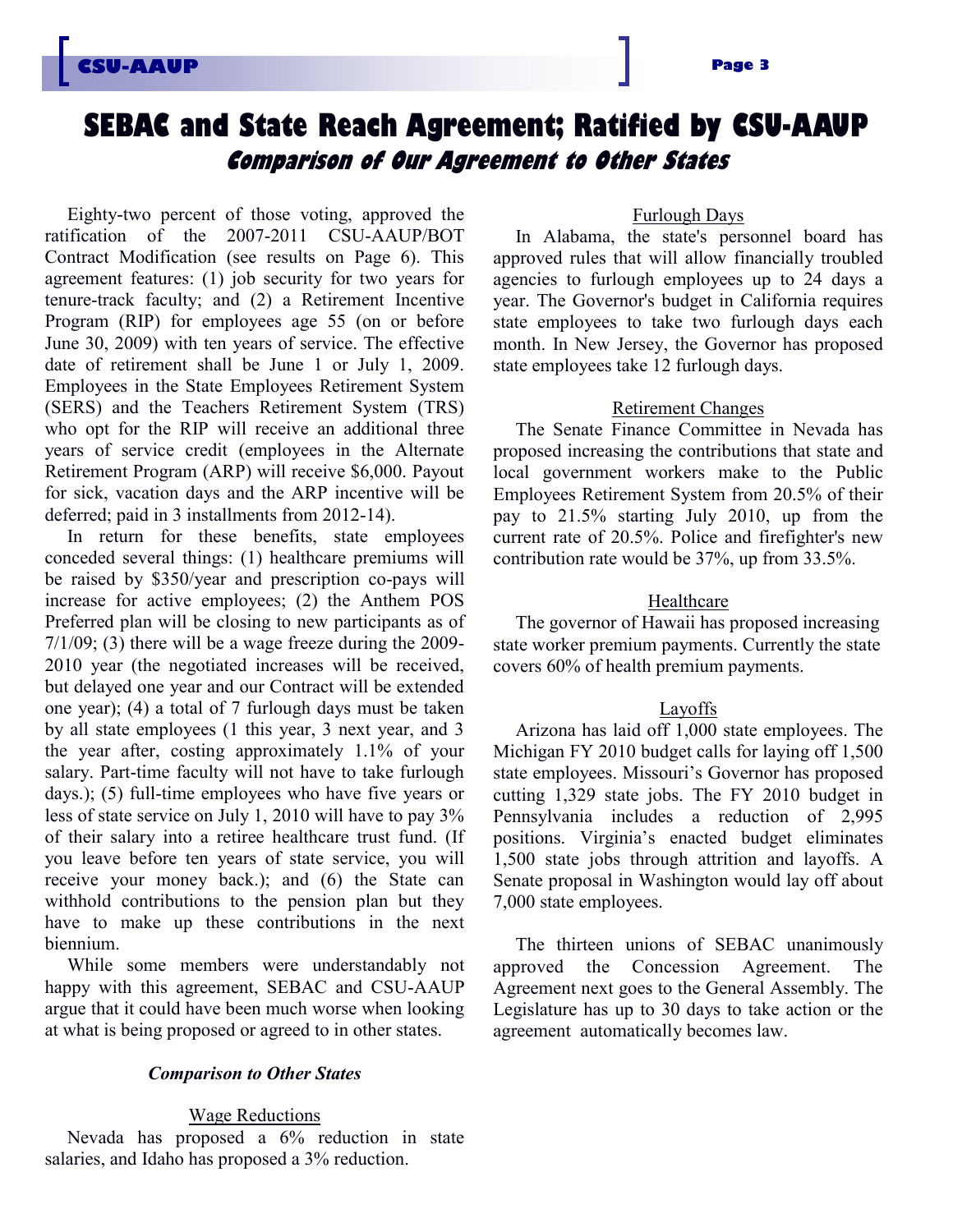# **Health Insurance Open Enrollment**

Open enrollment fairs will be conducted throughout the state during the **2009 health insurance open enrollment period for state employees, which is May 18 through June 5** (see below for dates and locations at CSU campuses). Coverage selected during this time will be effective July 1, 2009.

The annual open enrollment period is the only time employees may enroll in, change or add dependents to a health plan (except for changes caused by or related to a change in family or work status which affects their health plan).

The HealthCare Options Planner that provides a comparison of the benefits among the plans will be mailed to all employees during the open enrollment period, and will also be available on the Comptroller's website (www.osc.state.ct.us)/

# *2009 Health Insurance Open Enrollment Fairs*

- **CCSU:** 6/4, 8am-5pm, Marcus White Living Room
- **ECSU:** 5/18, 8am-noon, Paul E. Johnson Room, J. Eugene Smith Library
- **SCSU:** 6/3, 1pm-5pm, Student Center, Ballroom
- **WCSU:** 5/19, 9am-noon, Warner Hall, 1st Floor Lobby



*CSU-AAUP President David Walsh and Comptroller Nancy Wyman at CSU-AAUP/SUOAF-AFSCME Lobby Day*.



*Senate President Donald Williams addresses our members at the legislative breakfast.* 



*Faculty, staff and students from WCSU in a meeting with the Danbury legislative delegation.*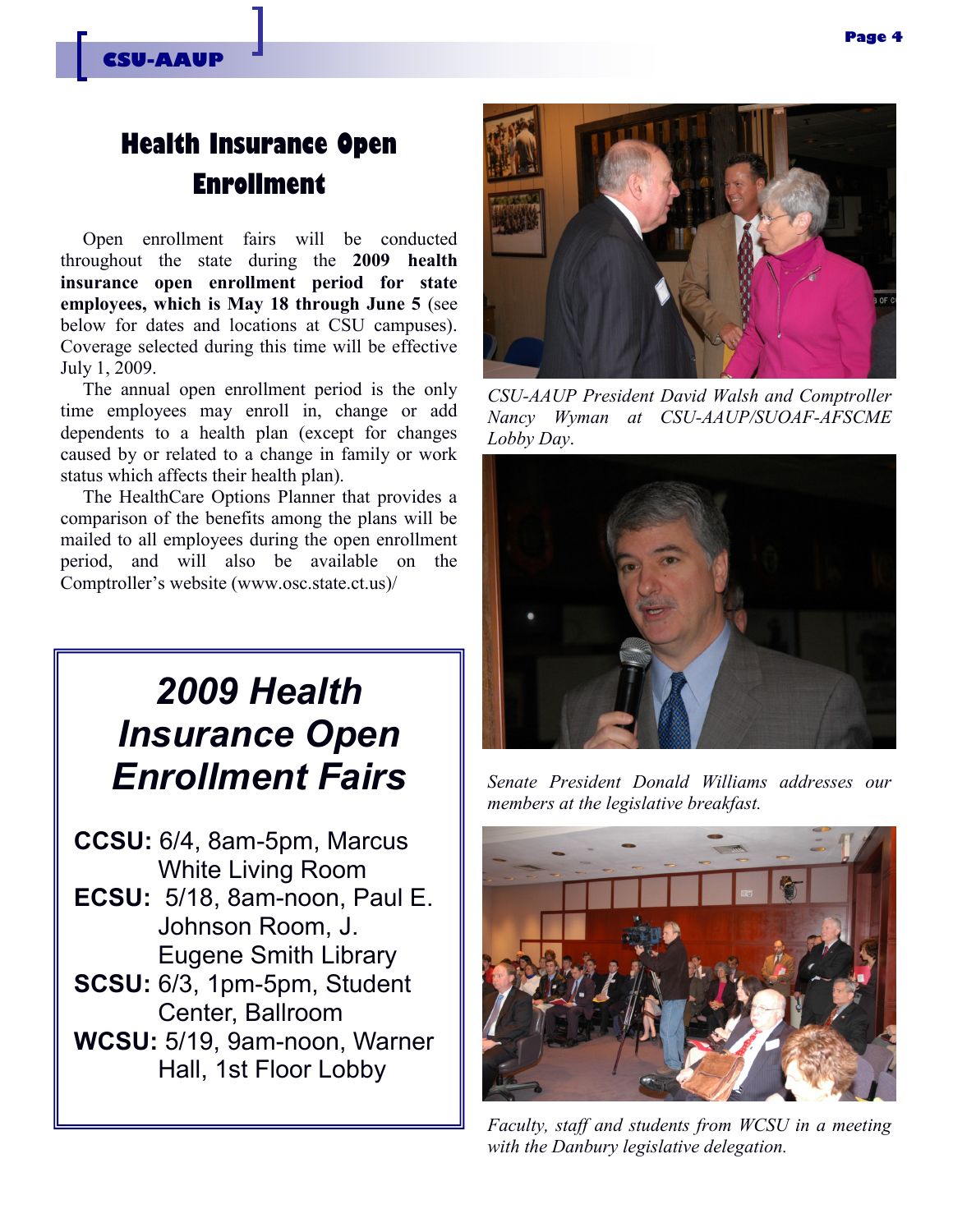# **National AAUP Releases Annual Report on Faculty Salaries**

### *Reprinted from National AAUP*

With the broader economy in free fall and new indicators reported almost daily, the economic outlook for faculty members and higher education is anything but clear. [On the Brink: The Annual Report on the](http://www.aaup.org/AAUP/comm/rep/Z/ecstatreport08-09/default.htm)  [Economic Status of the Profession, 2008](http://www.aaup.org/AAUP/comm/rep/Z/ecstatreport08-09/default.htm)–09 provides the most up-to-date and comprehensive analysis available of faculty salaries at colleges and universities around the country. Even so, the data alone don't tell the whole story. That's why this year's report encourages faculty members to take action now to ensure that cuts to higher education funding do not undermine the foundation upon which colleges and universities are built: their faculties. Wrong choices now, the report warns, could have negative consequences for years to come.

The American Association of University Professors' annual report has been an authoritative source of data on faculty salaries and compensation for decades, and this year's report is now available.

When full-time faculty salary levels for this academic year were set in mid-2008, inflation was running at its highest rate in nearly twenty years. Average faculty salaries had been stagnant for most of the previous decade and were budgeted to stay that way—until the bottom fell out of the rest of the economy. Soon after the academic year was underway, consumer prices tumbled along with investment returns, and colleges and universities began announcing salary and hiring freezes, involuntary furloughs, and even layoffs. Labor economist Saranna Thornton, chair of the AAUP's Committee on the Economic Status of the Profession and lead author of this year's report, notes that "On paper, aggregate" faculty salaries for this year look pretty good, since inflation is suddenly at its lowest level in half a century. But it won't be until we have next year's data that we can begin to assess the true consequences of the recession of 2008 on higher education." Given the dark clouds looming on the horizon, Thornton notes that it will be difficult for faculty members to focus on the silver lining of a low inflation rate.

Much of the recent news from private colleges and universities has focused on the loss of value in their endowment funds during the last year. Although institutional endowments have clearly declined, just as

have individual retirement investments, colleges and universities vary in their reliance upon endowment income for general operating costs. This year's report takes a look at some of that variation. "Given the wide range of financial circumstances at colleges and universities around the country," cautions John Curtis, AAUP's director of research and public policy, "it's important for faculty members to investigate the real impact of reduced returns to endowment funds on their own institutions."

In this year's report, the AAUP calls on faculty now more than ever to take an active role in collaborative decision making on institutional spending, to examine critically the claims of administrations and legislatures alike regarding the financial situation of higher education, and to raise questions about the inevitability and the advisability of cuts to faculty salaries and positions.

Probably the most salient feature of the higher education landscape in the last three decades has been the increasing insecurity of faculty employment. More than half of all faculty members are now hired on a part -time basis, one course at a time, most often with no job security and no benefits. This year's report documents the latest comprehensive figures on the expansion of contingent faculty appointments, both part -time and full-time, and provides a sampling of reports on how contingent faculty members are faring in the economic downturn.

This year's report also adds to the AAUP's ongoing analysis of gender equity in faculty employment with fresh data on trends in women's advancement through the faculty ranks. Although many colleges and universities are approaching parity between men and women in entry-level assistant professor appointments, the report notes that progress in advancing women to senior professor ranks is slower. At universities granting doctoral degrees, there are still four men full professors for every woman holding that rank. The substantial remaining impediments to women's advancement as faculty members reinforce the AAUP's longstanding call for higher education to renew its commitment to complete equality of opportunity for women.

The [report is](http://www.aaup.org/AAUP/comm/rep/Z/ecstatreport08-09/) available to the public on the AAUP's Web site, www.aaup.org.